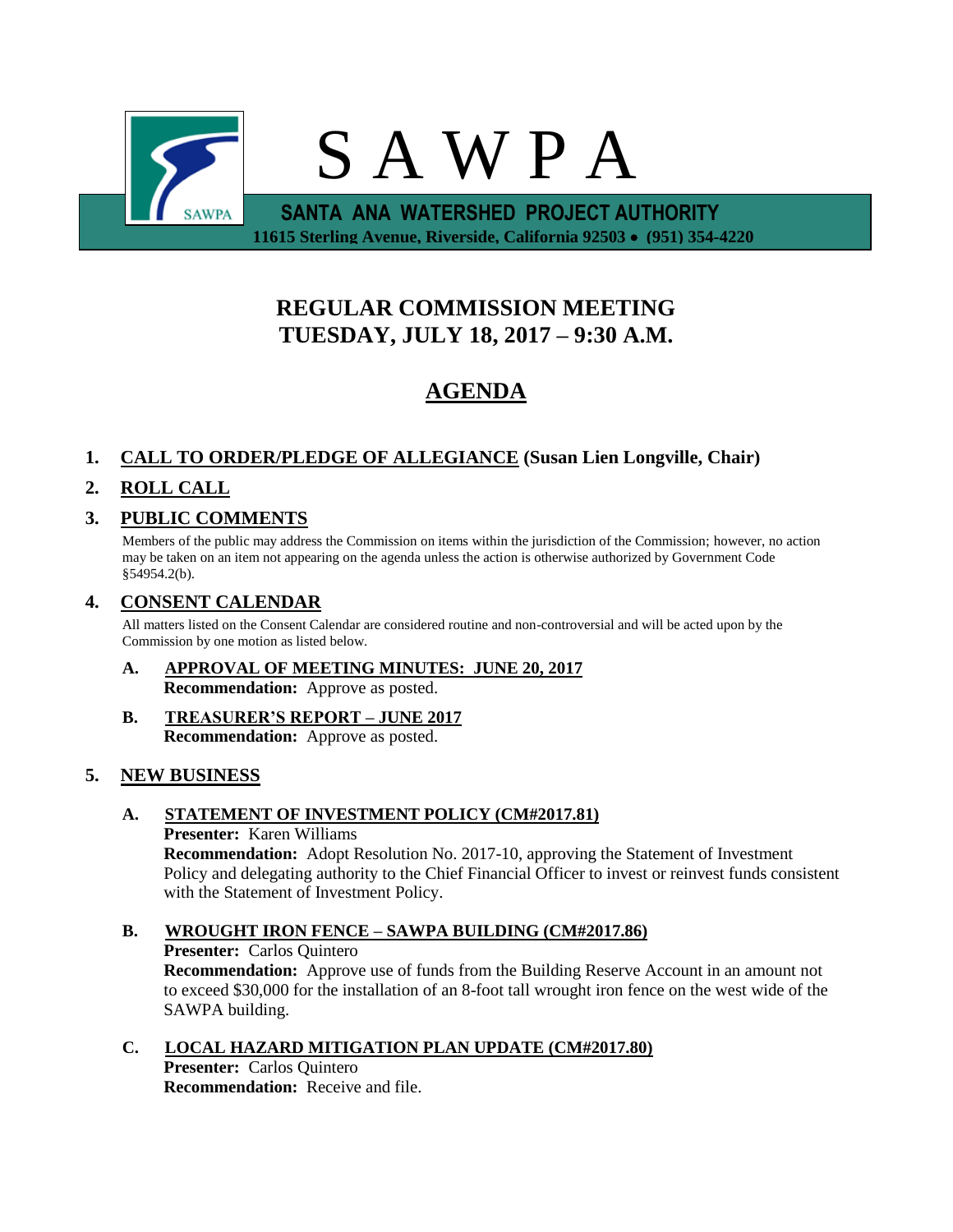### **D. INLAND EMPIRE BRINE LINE AND GRANT QUALITY ASSURANCE PROGRAM – FYE 2017 ACCOMPLISHMENTS | FYE 2018 GOALS (CM#2017.93) Presenter:** Rich Haller **Recommendation:** Receive and file.

- **E. INLAND EMPIRE BRINE LINE REACH V REHABILITATION AND IMPROVEMENT PROJECT – PHASE 1 Presenter:** David Ruhl **Recommendation:** Receive and file.
- **F. WATER QUALITY MONITORING – SAWPA ADMINISTRATION (CM#2017.85) Presenter:** Rick Whetsel **Recommendation:** Receive and file.
- **G. PROP 84 PROJECTS STATUS UPDATE – ALL ROUNDS Presenter:** Nicole D. Weideman **Recommendation:** Receive and file.
- **H. EMERGING CONSTITUENTS PROGRAM TASK FORCE – PUBLIC OUTREACH STATUS REPORT (CM#2017.78) Presenter:** Mark Norton | Liselle DeGrave **Recommendation:** Receive and file.

## **I. BASIN MONITORING PROGRAM TASK FORCE – CDM SMITH 374-01 CHANGE ORDER NO. 2 (CM#2017.94)**

**Presenter:** Mark Norton

**Recommendation:** Approve a Change Order No. 2 to CDM Smith Task Order 374-01 for the amount not-to-exceed \$35,953 for work conducted to prepare the Triennial Ambient Water Quality Recomputation for the Santa Ana River Watershed for the Period 1996-2015.

## **J. TECHNICAL/GRANT WRITER – REQUEST FOR QUALIFICATIONS (RFQ) (CM#2017.95)**

### **Presenter:** Mark Norton

**Recommendation:** Authorize staff to issue a Request for Qualifications (RFQ) for a qualified consulting firm/individual to provide the following services to SAWPA on an as-needed basis: (1) Technical writer services; and (2) Grant writer services.

## **6. WORKSHOP**

## **A. SAWPA JOINT POWERS AUTHORITY AGREEMENT (CM#2017.96)**

**Presenters:** Rich Haller | Mark Norton | Larry McKenney **Recommendation:** Receive and discuss information regarding the SAWPA Joint Powers Authority Agreement; provide direction as warranted.

## **7. INFORMATIONAL REPORTS**

**Recommendation:** Receive and file the following oral/written reports/updates.

## **A. CASH TRANSACTIONS REPORT – MAY 2017**

**Presenter:** Karen Williams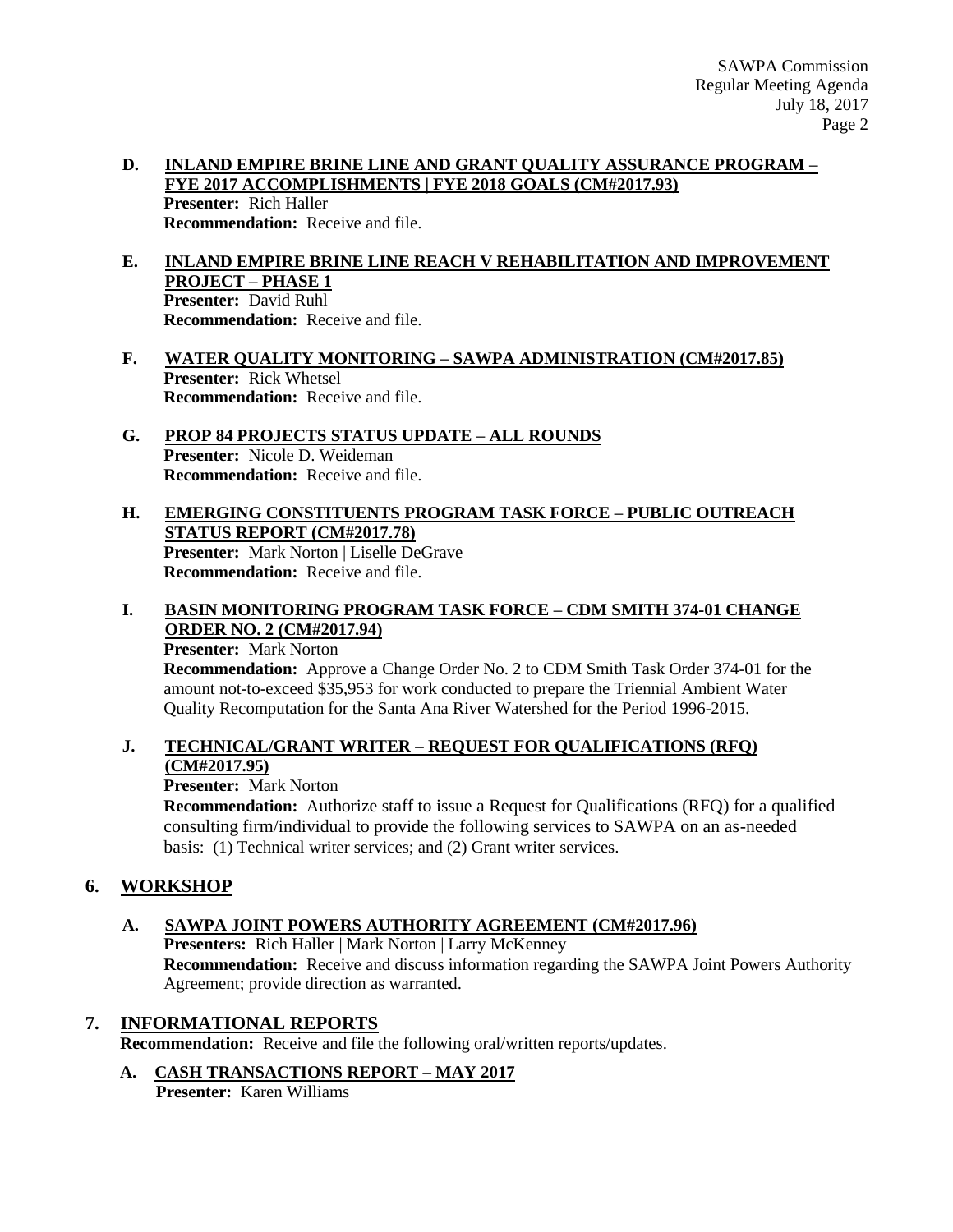- **B. INTER-FUND BORROWING – MAY 2017 (CM#2017.88) Presenter:** Karen Williams
- **C. PERFORMANCE INDICATORS/FINANCIAL REPORTING – MAY 2017 (CM#2017.89) Presenter:** Karen Williams
- **D. BUDGET VS. ACTUAL VARIANCE REPORT – FYE 2017 THIRD QUARTER – MARCH 31, 2017 (CM#2017.90) Presenter:** Karen Williams
- **E. FINANCIAL REPORT FOR THE THIRD QUARTER ENDING MARCH 31, 2017**
	- Inland Empire Brine Line
	- SAWPA
	- **Presenter**: Karen Williams
- **F. SAWPA BUDGET MEMORANDUM – JUNE 20, 2017 Presenter**: Karen Williams
- **G. WATER-ENERGY COMMUNITY ACTION NETWORK PROGRAM UPDATE (CM#2017.91) Presenter:** Mike Antos
- **H. OWOW PLAN UPDATE 2018 STATUS (CM#2017.92) Presenter:** Mike Antos
- **I. GENERAL MANAGER'S REPORT**
- **J. SAWPA GENERAL MANAGERS MEETING NOTES – JULY 11, 2017 Presenter:** Rich Haller
- **K. STATE LEGISLATIVE REPORT Presenter:** Rich Haller
- **L. EXECUTIVE SEARCH AD HOC COMMITTEE REPORT (CM#2017.97)**
- **M. CHAIR'S COMMENTS/REPORT**
- **N. COMMISSIONERS' COMMENTS**
- **O. COMMISSIONERS' REQUEST FOR FUTURE AGENDA ITEMS**

## **8. CLOSED SESSION**

**A. CONFERENCE WITH LEGAL COUNSEL – EXISTING LITIGATION PURSUANT TO GOVERNMENT CODE SECTION 54956.9(d)(1)**

Name of Case: Spiniello Companies v. Charles King Company, Inc., Santa Ana Watershed Project Authority, The Ohio Casualty Insurance Company (Superior Court of Los Angeles BC616589)

# **9. ADJOURNMENT**

#### **PLEASE NOTE:**

Americans with Disabilities Act: Meeting rooms are wheelchair accessible. If you require any special disability related accommodations to participate in this meeting, please contact (951) 354-4220 or kberry@sawpa.org. 48-hour notification prior to the meeting will enable staff to make reasonable arrangements to ensure accessibility for this meeting. Requests should specify the nature of the disability and the type of accommodation requested. Materials related to an item on this agenda submitted to the Commission after distribution of the agenda packet are available for public inspection during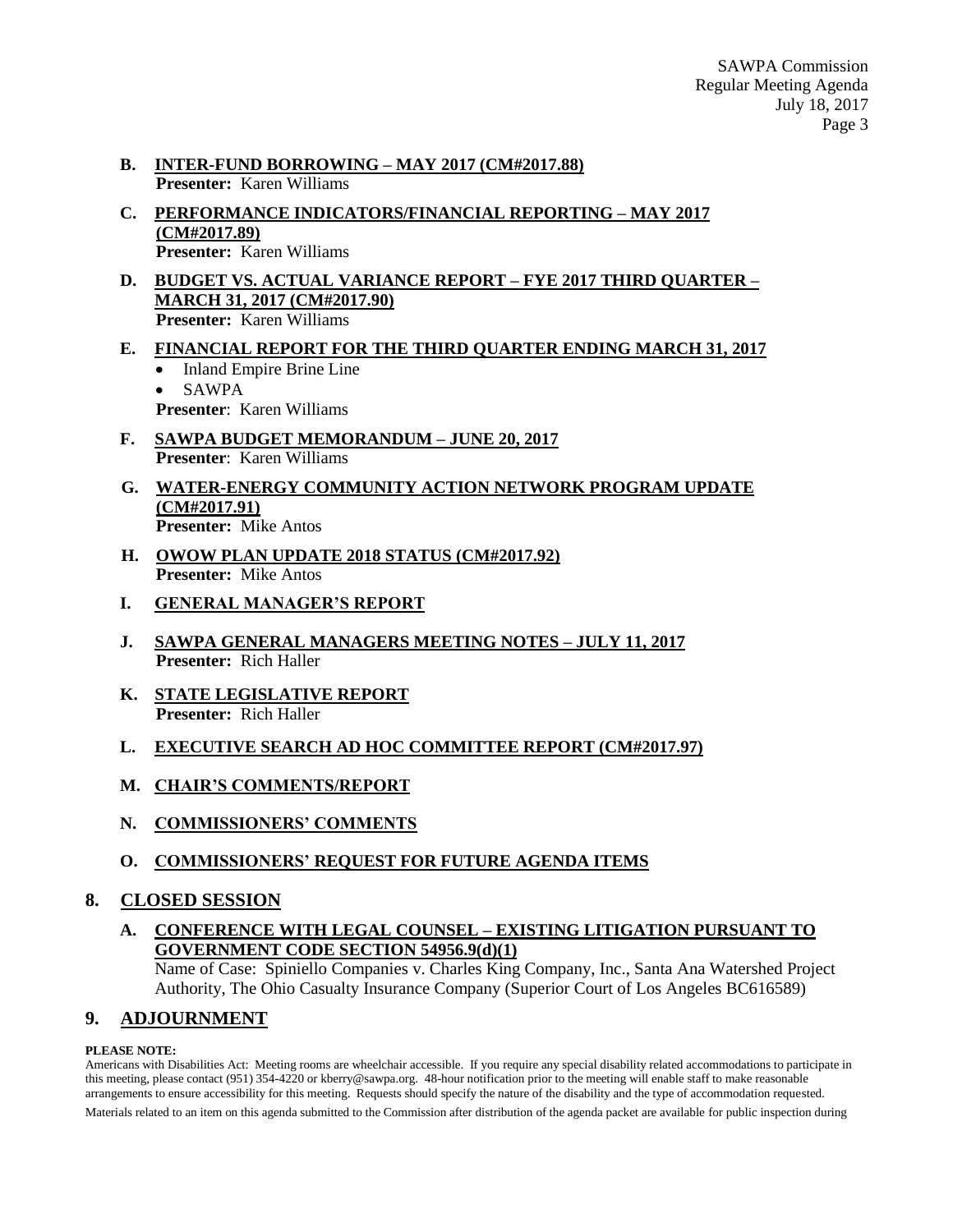SAWPA Commission Regular Meeting Agenda July 18, 2017 Page 4

normal business hours at the SAWPA office, 11615 Sterling Avenue, Riverside, and available a[t www.sawpa.org,](http://www.sawpa.org/) subject to staff's ability to post documents prior to the meeting.

#### **Declaration of Posting**

I, Kelly Berry, Clerk of the Board of the Santa Ana Watershed Project Authority declare that on Thursday, July 13, 2017, a copy of this agenda has been uploaded to the SAWPA website a[t www.sawpa.org](http://www.sawpa.org/) and posted in SAWPA's office at 11615 Sterling Avenue, Riverside, California.

 $\sqrt{s}$ 

Kelly Berry, CMC

\_\_\_\_\_\_\_\_\_\_\_\_\_\_\_\_\_\_\_\_\_\_\_\_\_\_\_\_\_\_\_\_\_\_\_\_\_\_\_